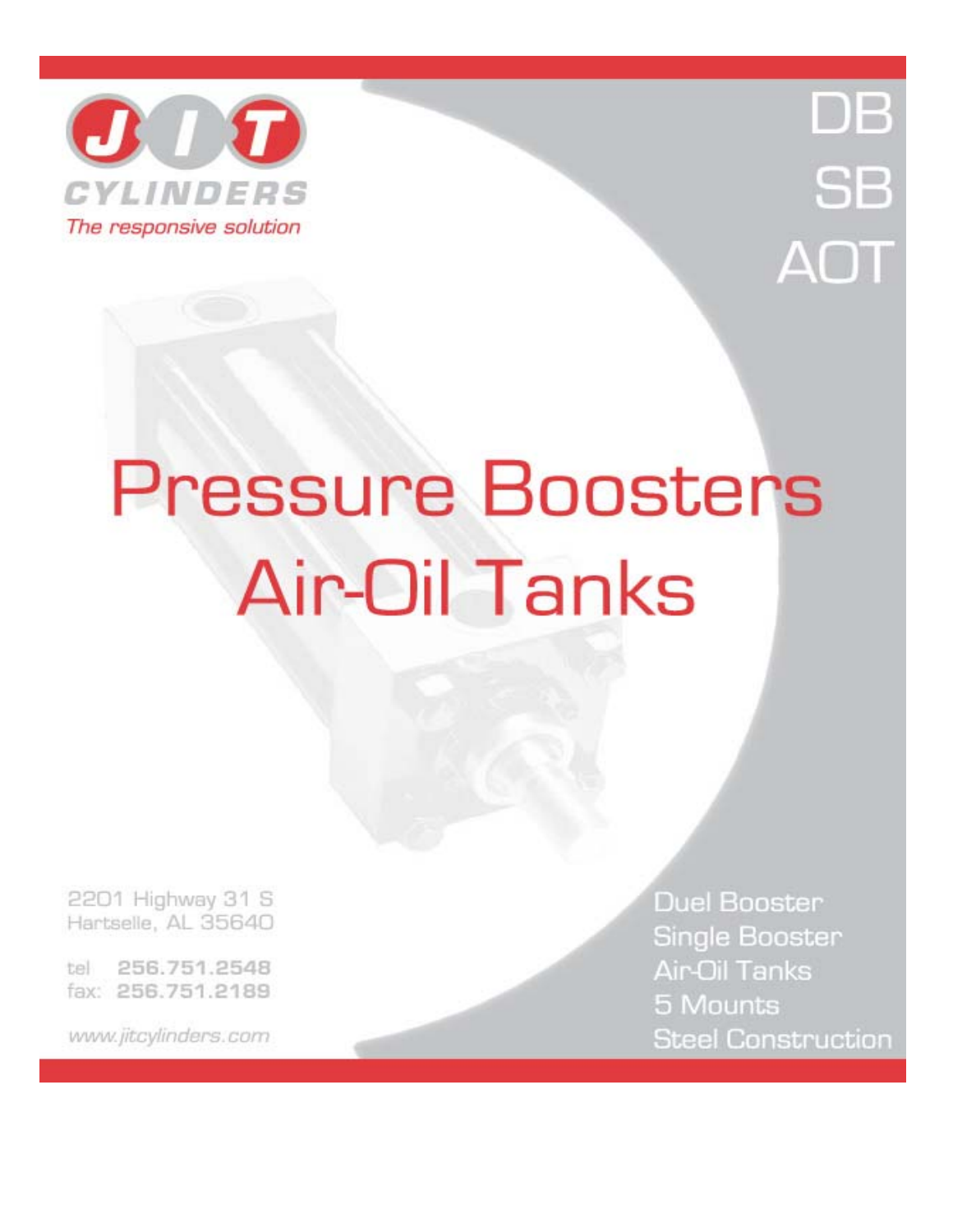|                         | <b>BOOSTER MODEL CODE</b>                  |                 |             |                                           |                                  |                                         |                         |                                                                                                     |  |  |  |
|-------------------------|--------------------------------------------|-----------------|-------------|-------------------------------------------|----------------------------------|-----------------------------------------|-------------------------|-----------------------------------------------------------------------------------------------------|--|--|--|
|                         | DB<br>MX1                                  | 5"              | <u> 12"</u> |                                           | 2"                               |                                         | S<br><u>S</u><br>P      |                                                                                                     |  |  |  |
| 1                       | 2                                          | 3               | 4           |                                           | 5                                | 6                                       | $\overline{\mathbf{z}}$ | 8                                                                                                   |  |  |  |
| 1                       | <b>Model Series</b>                        |                 |             | 6                                         | <b>Port Styles</b>               |                                         |                         |                                                                                                     |  |  |  |
| <b>SB</b>               | Single Pressure Booster                    |                 |             |                                           | S                                | <b>SAE</b>                              |                         |                                                                                                     |  |  |  |
| DB                      | <b>Dual Pressure Booster</b>               |                 |             |                                           | N                                | <b>NPT</b>                              |                         |                                                                                                     |  |  |  |
| <b>AOT</b>              | Air-Oil Tank                               |                 |             |                                           |                                  |                                         | 4                       | 5                                                                                                   |  |  |  |
| $\mathbf{2}$            | <b>Mounting Style (Pages 7-48)</b>         |                 |             | 7                                         | <b>Seals</b>                     |                                         |                         | 3                                                                                                   |  |  |  |
| MS <sub>1</sub>         | Angle Foot                                 |                 |             |                                           | P                                | Polyurethane                            |                         |                                                                                                     |  |  |  |
| MS <sub>2</sub>         | Side Lugs                                  |                 |             |                                           | B                                | Nitrile                                 |                         |                                                                                                     |  |  |  |
| MS4                     | Side Tapped                                |                 |             |                                           | V                                | Viton                                   |                         |                                                                                                     |  |  |  |
| MS7                     | Foot Lug                                   |                 |             |                                           |                                  |                                         |                         |                                                                                                     |  |  |  |
| MX <sub>0</sub>         | No Mount                                   |                 |             | 8                                         | <b>Specials</b>                  |                                         |                         |                                                                                                     |  |  |  |
| MX1                     | <b>Extended Both Ends</b>                  |                 |             |                                           | Air Bleeds                       |                                         |                         |                                                                                                     |  |  |  |
| MX <sub>2</sub>         | <b>Extended Cap End</b>                    |                 |             |                                           | <b>Drainbacks</b>                |                                         |                         |                                                                                                     |  |  |  |
| MX3                     | <b>Extended Head End</b>                   |                 |             |                                           | <b>Bronze Bushings</b>           |                                         |                         |                                                                                                     |  |  |  |
|                         |                                            |                 |             |                                           | <b>Electroless Nickel Plated</b> |                                         |                         |                                                                                                     |  |  |  |
| $\overline{\mathbf{3}}$ | <b>Bore Size</b>                           | $(3.25" - 14")$ |             |                                           | Integral Tank                    |                                         |                         |                                                                                                     |  |  |  |
|                         |                                            |                 |             | Indicator switches                        |                                  |                                         |                         |                                                                                                     |  |  |  |
| 4                       | Stroke or Tank Length (.001" - 12")        |                 |             | <b>Mixed Mounting Styles</b>              |                                  |                                         |                         |                                                                                                     |  |  |  |
|                         |                                            |                 |             | Special, Rotated, or Oversize Ports       |                                  |                                         |                         |                                                                                                     |  |  |  |
| 5                       | Ram Diameter (.625" - 8")*                 |                 |             |                                           |                                  | <b>Stainless Steel Ram</b>              |                         |                                                                                                     |  |  |  |
|                         | *Not Required for Air-Oil Tanks            |                 |             |                                           |                                  |                                         |                         |                                                                                                     |  |  |  |
|                         | How to Select a Booster and Air/Oil Tanks  |                 |             |                                           |                                  |                                         |                         |                                                                                                     |  |  |  |
|                         | <b>Application Information</b>             |                 |             |                                           |                                  | <b>Work Cylinder Selection</b>          |                         |                                                                                                     |  |  |  |
|                         | A. Total work cylinder stroke              |                 |             | Work cylinder bore size depends on forces |                                  |                                         |                         |                                                                                                     |  |  |  |
|                         | 1. Low-pressure advance stroke and force   |                 |             |                                           |                                  |                                         |                         | required and booster input and output pressure.                                                     |  |  |  |
|                         | 2. High-pressure stroke and force          |                 |             |                                           |                                  | High-Pressure Fluid Volume Requirement  |                         |                                                                                                     |  |  |  |
|                         | 3. Return stroke force                     |                 |             |                                           |                                  |                                         |                         | Multiply the work cylinder piston area in square                                                    |  |  |  |
|                         | B. Available input pressure, air or liquid |                 |             |                                           |                                  |                                         |                         | inches times the length of stroke in inches over<br>which high pressure is required. Make allowance |  |  |  |
|                         | C. Speed of operation required             |                 |             |                                           |                                  | for compression of high-pressure fluid. |                         |                                                                                                     |  |  |  |

D. Length of high-pressure piping to be used

## **Booster Sizing**

Determine the booster ratio for your application. This is the ratio of the available input pressure and the output operating pressure required for the application.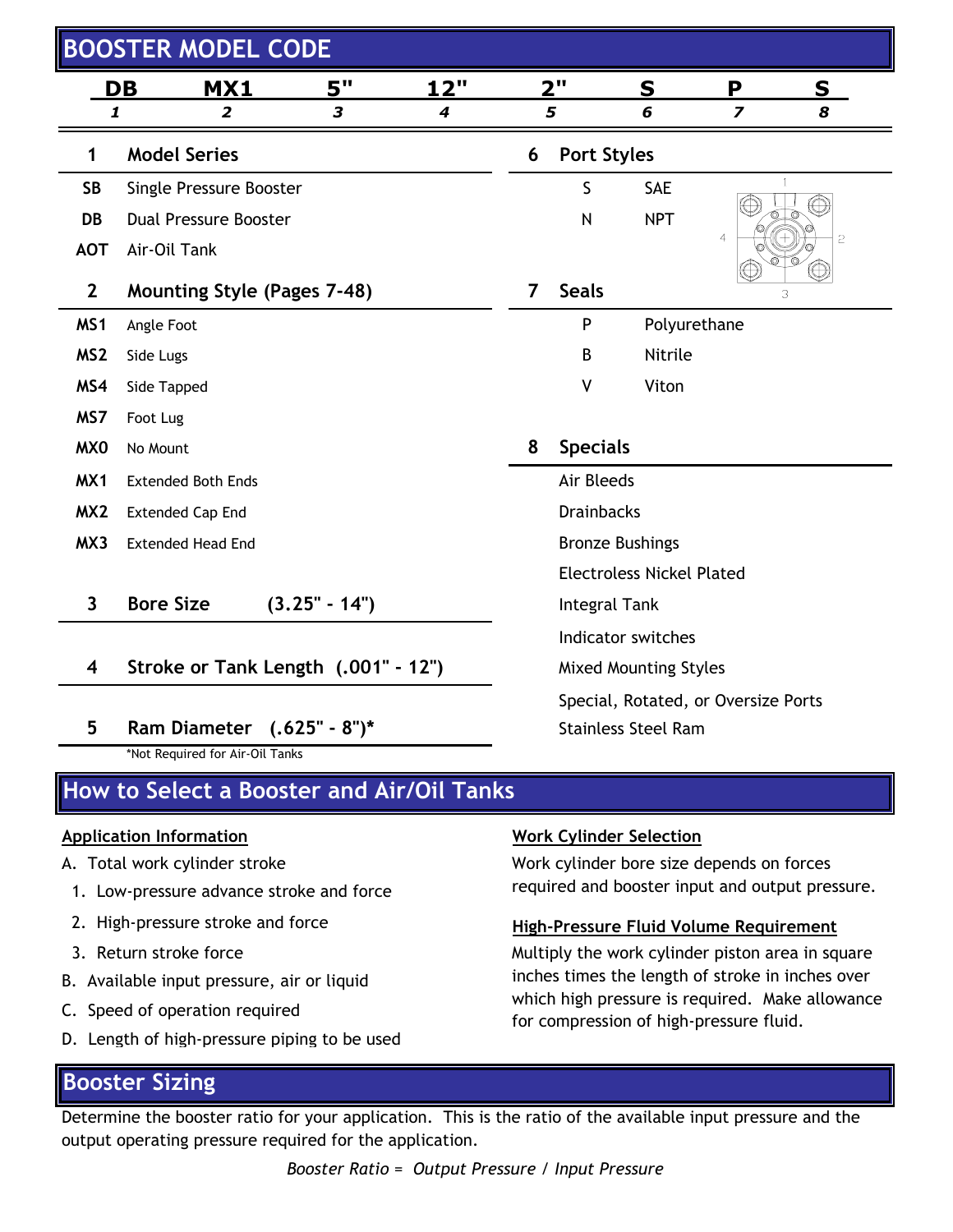#### **Booster Principles and When Should Boosters Be Used**

A booster is a fluid power component which utilizes a source of fluid under pressure to produce a higher pressure. The input and output fluid may be air, oil or water. The input fluid is usually air and the output fluid usually is oil. JIT Boosters are an economical and space saving method for converting a large volume at low pressure to small volume at high pressure. Boosters are best suited for applications that require intermittent high pressure utilizing low pressure air. Boosters and cylinder combinations are not intended for rapid cycling with high pressures.

**Example Application:** Clamp a fixture into position for a work application. With only shop air readily available, an air cylinder will not exert the force required to hold the fixture in position. This is an ideal application for a booster and hydraulic cylinder. With a booster system, the hydraulic cylinder can be controlled in its clamping action far better than can an air cylinder and by using a Dual Pressure Booster (Model DB), the clamping cylinder will travel rapidly toward the fixture, under light pressure, and then will, at the end of its travel, exert high pressure just as it clamps.

**Cost:** Boosters eliminate the need for pumps and their associated components. When an application requires higher pressures, using a booster system is the cost effective solution compared to a complete pump system.

**Long Holding Times:** Boosters maintain continuous pressure indefinitely without the loss of energy and utilizing only shop air. Hydraulic power units waste power and generate heat while being in continual operation to maintain required operating pressure.

**Extreme High Pressures:** Pressures up to 50,000 psi can be obtained with special boosters. For an inexpensive way of achieving high pressures, a booster is the best solution.

#### **Booster Applications**

#### **High Pressure from Shop Air High Pressures**

Boosters are used to convert low pressure shop air into high pressure hydraulic to supply applications where greater forces are required.

#### **Fluid Transfer**

Fluids that are difficult or impossible to transfer with a pump can be delivered through a valve-booster combination. Depending on the type of medium, boosters can be produced with special metals such as stainless steel.

#### **Testing**

Testing of manufactured parts for physical strength, leaks or burst rating. A hydraulic cylinder will give a precise, high pressure force for mechanical testing, and a booster can be lined up directly to test for leaks.

## **Booster Advantages**

#### **Save Space & Weight Lower Cost**

In many applications, booster driven cylinders can replace an extremely large, low pressure air cylinder with a small, efficient, high pressure hydraulic cylinder. A booster, air-oil tank and cylinder can be mounted directly on the equipment itself to reduce required circuitry, overall weight, and total space required.

Extremely high pressures, up to 50,000 psi, can be achieved with special boosters. Such high pressures would be impossible with an ordinary hydraulic rotary pump.

#### **Liquid Injection**

High pressure injection of liquids into high pressure gas lines or containers.

#### **Holding Pressures**

Long holding pressures can be readily maintained without drawing power or generating heat. A booster can maintain accurate pressure levels under static conditions for an indefinite time.

A booster system is less expensive than an overall hydraulic system with its pump-motor requirements. They also require only a fraction of the air of a direct air cylinder installation. Hydraulic requirements are also much smaller to operate a give function.

#### **Smoother and Efficient Power**

Though usually air-actuated, boosters give work cylinders the smooth, powerful, and controlled motion of hydraulics. Compared to air boosters provide a smoother stroke, efficient power, and increased force.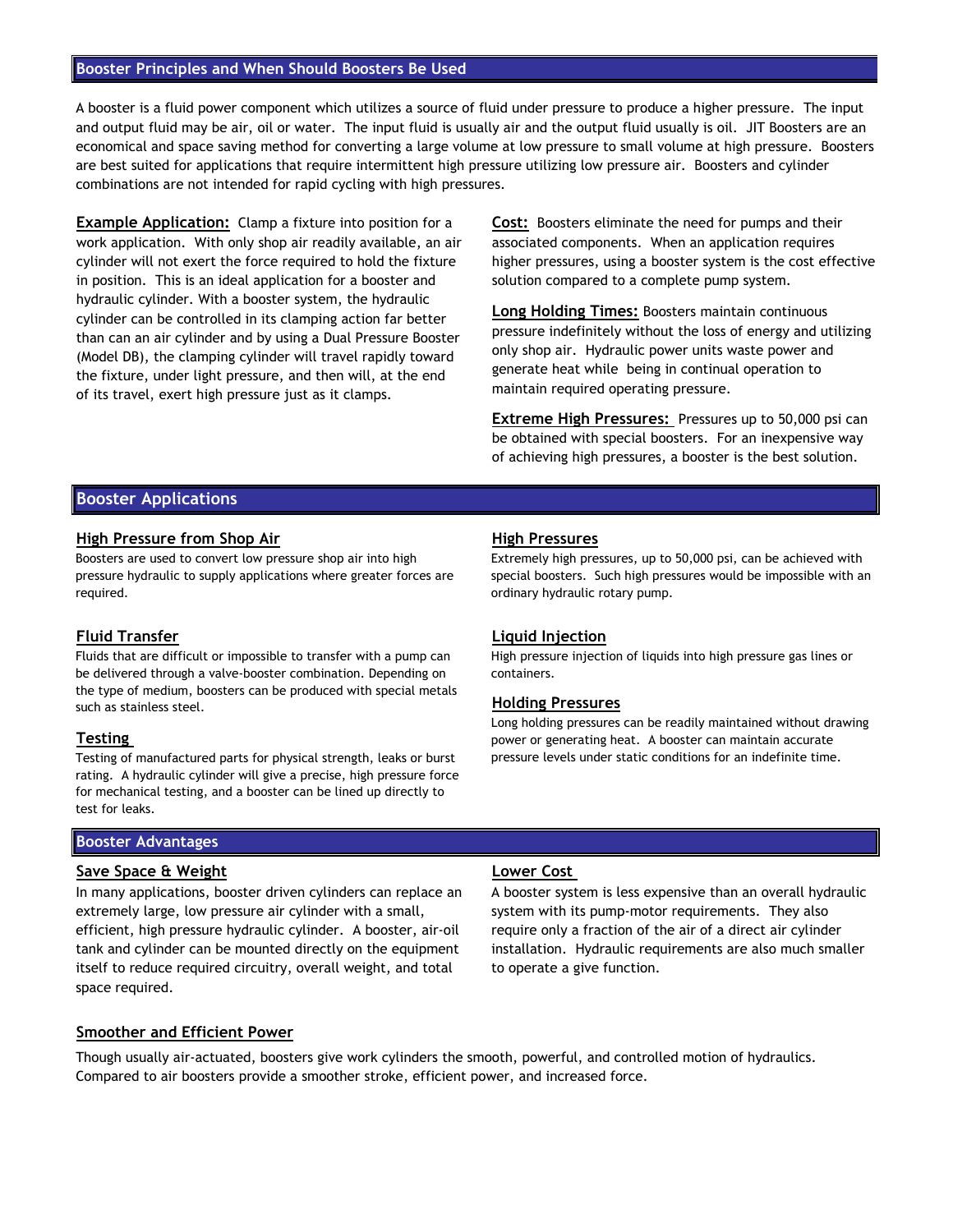# **Designed By Industry - For Industry**

## **Dual Pressure Booster - Model DB**

Single or integral duel pressure, self bleeding with output pressures to 5000 psi. When using BH series boosters, circuit pressure is multiplied as the ram enters the secondary high pressure chamber. When the booster is installed at a point higher than the work cylinder and the air-oil tank higher than the booster, any air in the circuit will move automatically to the air-oil tanks and bleed into the atmosphere.



### **Single Pressure Booster - Model SB**

Single pressure boosters are used when high pressure output is required during the entire working stroke. Because of the simpler design, SB Series boosters are not self bleeding and more care must be taken when installing to bleeding out the air. SB series boosters consist of a driving piston, a high pressure ram and a single high pressure chamber.



### **Accumulator Applications of Model SB Boosters**

BA Series boosters can be used as an accumulator to eliminate the need for high pressure nitrogen. Air pressure regulation of the input air eliminates change in accumulator output pressure as the position of the high pressure ram changes. The ram stroke may be used with allowance to avoid bottoming in either direction.

#### **Booster Specifications**

#### **Bore Sizes: 3.25" through 14.00" Pressure Rating: 5000 psi**

#### **Heavy Duty Booster Gland Bearing The Superior Sealing Systems**

Unitized gland bearing is machined from gray iron for maximum support and wear resistance. The gland bearing is piloted into a precision head to ensure concentricity.

#### **Booster Barrel**

Heavy wall DOM steel tubing is honed to a micro finish bore. DOM tube processing insures straighter and more concentric barrels while providing greater impact resistance for durability and long life.

Booster sealing system has been designed to provide optimum performance across broad velocities, pressure and temperature ranges with a variety of fluids.

#### **Booster Nozzles**

Heavy duty steel nozzles are externally removable when replacing seals without disturbing booster assembly or tierod torque.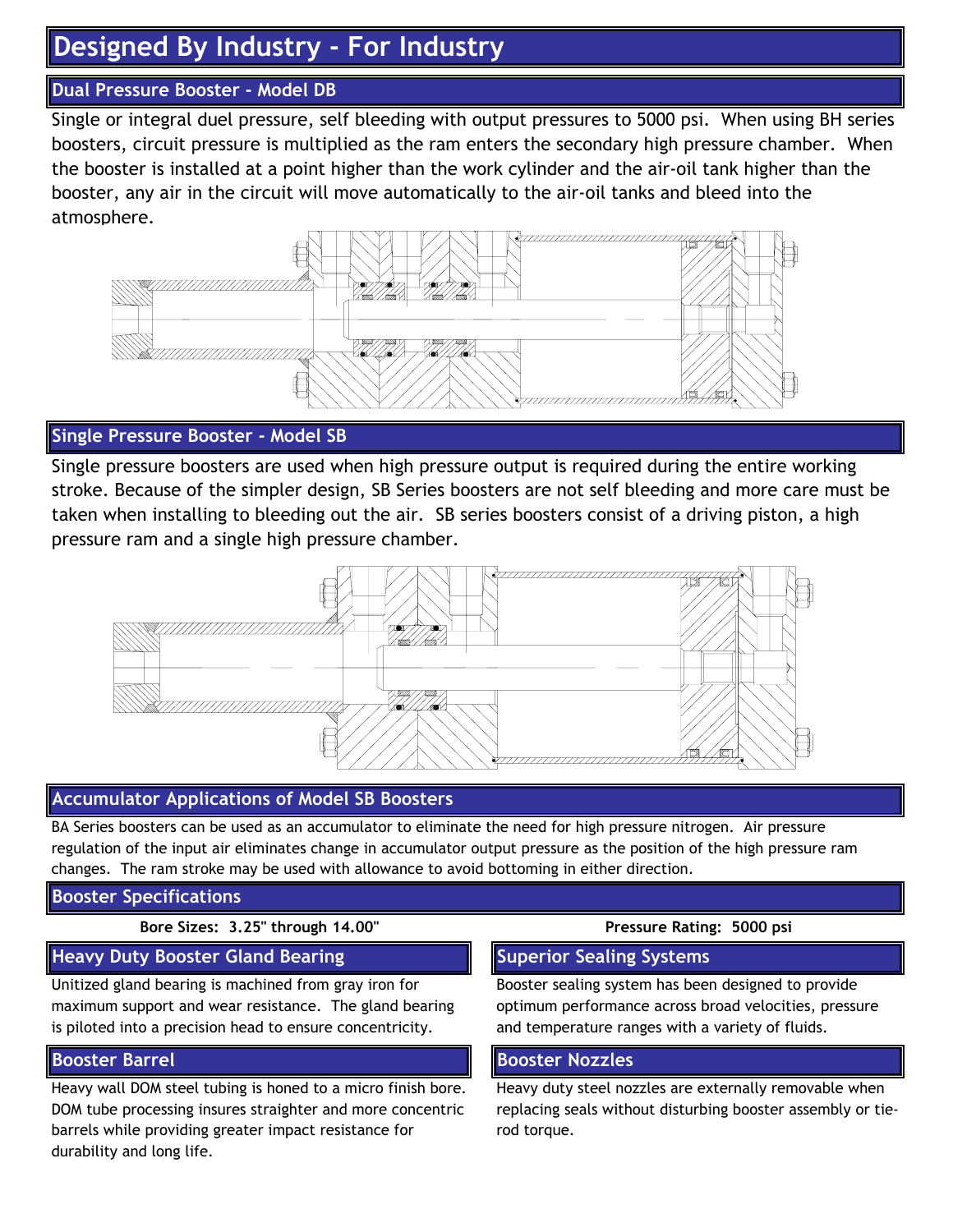# **Booster Selection Chart**

Output Pressures based on 100 psi input

| Ram           |              |                  | Usable Volume    | 5" Bore  | 6" Bore  | 8" Bore  | 10" Bore | 12" Bore | 14" Bore |
|---------------|--------------|------------------|------------------|----------|----------|----------|----------|----------|----------|
| Diameter      | Stroke       |                  | (cu. in.)        | Pressure | Pressure | Pressure | Pressure | Pressure | Pressure |
| & Area        |              | <b>SB Series</b> | <b>DB</b> Series | Output   | Output   | Output   | Output   | Output   | Output   |
|               | $6"$         | 1.84             | 1.23             |          |          |          |          |          |          |
|               | $7^{\circ}$  | 2.15             | 1.53             |          |          |          |          |          |          |
|               | $8^{\circ}$  | 2.45             | 1.84             |          |          |          |          |          |          |
| $5/8$ "       | 9"           | 2.76             | 2.15             | 6480 psi |          |          |          |          |          |
| .3068 sq.in.  | 10"          | 3.07             | 2.45             |          |          |          |          |          |          |
|               | $11"$        | 3.37             | 2.76             |          |          |          |          |          |          |
|               | $12"$        | 3.68             | 3.07             |          |          |          |          |          |          |
|               | $6^\circ$    | 4.71             | 3.14             |          |          |          |          |          |          |
|               | $7^{\circ}$  | 5.50             | 3.93             |          |          |          |          |          |          |
|               | $8^{\circ}$  | 6.28             | 4.71             |          |          |          |          |          |          |
| 1"            | 9"           | 7.07             | 5.50             | 2531 psi | 3638 psi | 6450 psi |          |          |          |
| .7854 sq.in.  | 10"          | 7.85             | 6.28             |          |          |          |          |          |          |
|               | $11"$        | 8.64             | 7.07             |          |          |          |          |          |          |
|               | 12"          | 9.42             | 7.85             |          |          |          |          |          |          |
|               | 6"           | 8.91             | 5.94             |          |          |          |          |          |          |
|               | $7^{\circ}$  | 10.39            | 7.42             |          |          |          |          |          |          |
|               | $8^{\circ}$  | 11.88            | 8.91             |          | 1924 psi |          | 5322 psi |          |          |
| $13/8$ "      | 9"           | 13.36            | 10.31            | 1339 psi |          | 3412 psi |          |          |          |
| 1.4849 sq.in. | $10^{\circ}$ | 14.85            | 11.88            |          |          |          |          |          |          |
|               | $11"$        | 16.33            | 13.36            |          |          |          |          |          |          |
|               | $12"$        | 17.82            | 14.85            |          |          |          |          |          |          |
|               | $6"$         | 14.43            | 9.62             | 827 psi  |          |          |          |          |          |
|               | $7^{\circ}$  | 16.84            | 12.03            |          |          |          |          |          |          |
|               | $8^{\circ}$  | 19.24            | 14.43            |          |          |          |          |          |          |
| 13/4"         | $9"$         | 21.65            | 16.84            |          | 1188 psi | 2106 psi | 3286 psi | 4727 psi |          |
| 2.405 sq.in.  | $10^{\circ}$ | 24.05            | 19.24            |          |          |          |          |          |          |
|               | $11"$        | 26.46            | 21.65            |          |          |          |          |          |          |
|               | 12"          | 28.86            | 24.05            |          |          |          |          |          |          |
|               | $6"$         | 18.85            | 12.57            |          |          |          |          |          |          |
|               | 7"           | 21.99            | 15.71            |          |          |          | 2516 psi | 3619 psi |          |
|               | $8^{\circ}$  | 25.13            | 18.85            |          |          | 1613 psi |          |          | 4922 psi |
| 2"            | 9"           | 28.27            | 21.99            | 633 psi  | 909 psi  |          |          |          |          |
| 3.1416 sq.in. | 10"          | 31.42            | 25.13            |          |          |          |          |          |          |
|               | $11"$        | 34.56            | 28.27            |          |          |          |          |          |          |
|               | $12"$        | 37.70            | 31.47            |          |          |          |          |          |          |
|               | $6^{\circ}$  | 29.45            | 19.63            |          |          |          |          |          |          |
|               | $7^{\circ}$  | 34.36            | 24.54            |          |          |          |          |          |          |
| $21/2$ "      | $8^{\circ}$  | 39.27            | 29.45            |          |          |          |          |          |          |
|               | 9"           | 44.18            | 34.36            | 405 psi  | 582 psi  | 1032 psi | 1610 psi | 2316 psi | 3150 psi |
| 4.9087 sq.in. | $10"$        | 49.09            | 39.27            |          |          |          |          |          |          |
|               | $11"$        | 54.00            | 44.18            |          |          |          |          |          |          |
|               | $12"$        | 58.90            | 49.09            |          |          |          |          |          |          |
|               | $6^\circ$    | 42.41            | 28.27            |          |          |          |          |          |          |
|               | $7^{\circ}$  | 49.48            | 35.34            |          |          |          |          |          |          |
| 3"            | $8^{\circ}$  | 56.55            | 42.41            |          |          |          |          |          |          |
|               | 9"           | 63.62            | 49.48            | 281 psi  | 404 psi  | 717 psi  | 1118 psi | 1608 psi | 2188 psi |
| 7.0686 sq.in. | $10^{\circ}$ | 70.69            | 56.55            |          |          |          |          |          |          |
|               | $11"$        | 77.75            | 63.62            |          |          |          |          |          |          |
|               | $12"$        | 84.82            | 70.69            |          |          |          |          |          |          |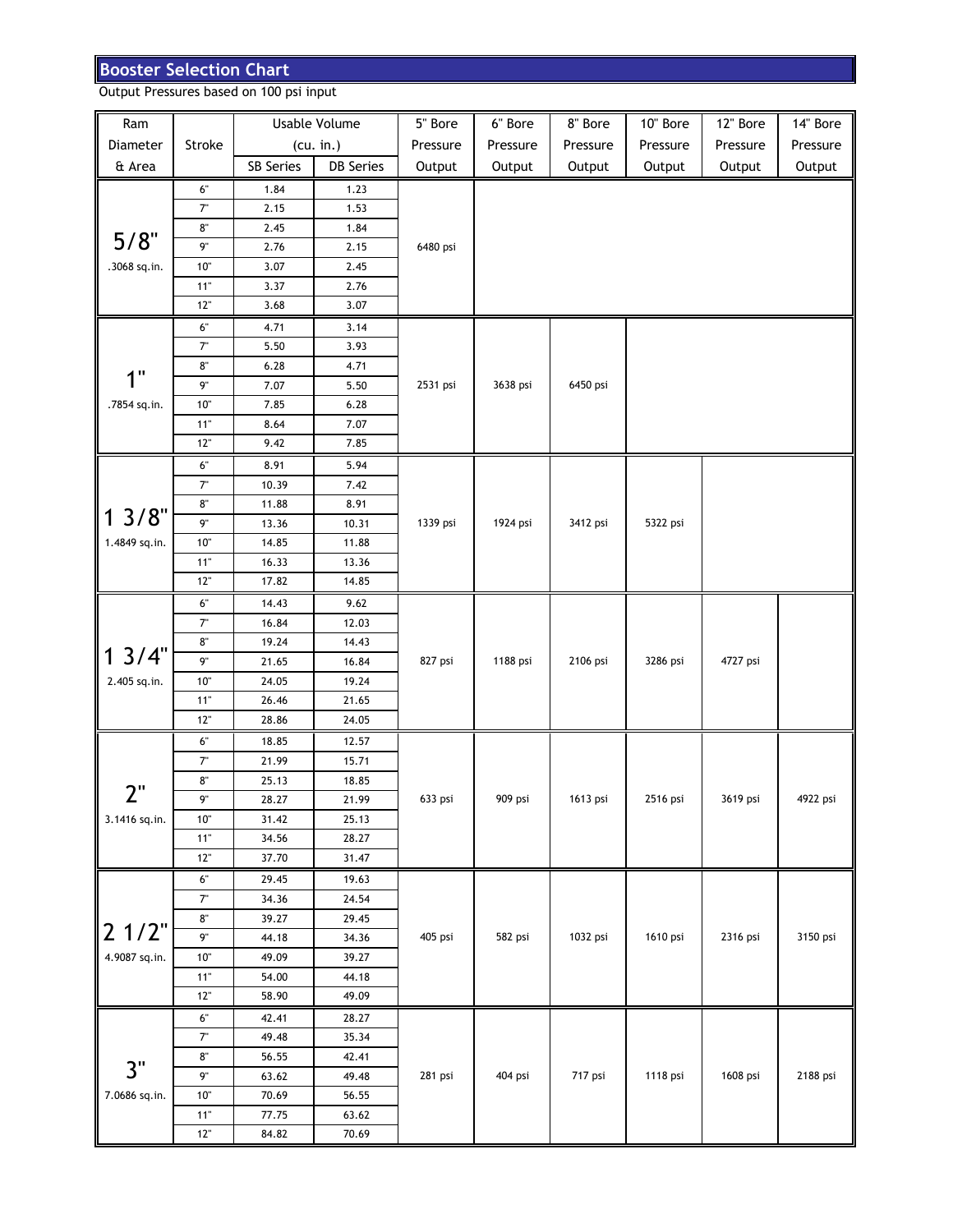# **Standard DB Series Duel Pressure Booster Mounts**

| <b>DB Series Booster Mounting Dimensions</b> |         |             |             |            |             |            |           |             |  |  |  |  |
|----------------------------------------------|---------|-------------|-------------|------------|-------------|------------|-----------|-------------|--|--|--|--|
|                                              | 3.25"   | 4"          | 5"          | 6"         | 8"          | 10"        | 12"       | 14"         |  |  |  |  |
| AA                                           | 3.90    | 4.70        | 5.80        | 6.90       | 9.10        | 11.20      | 13.30     | 15.40       |  |  |  |  |
| AB                                           | 0.56    | 0.56        | 0.56        | 0.81       | 0.81        | 1.06       | 1.06      | 1.31        |  |  |  |  |
| <b>AL</b>                                    | 1.25    | 1.25        | 1.38        | 1.38       | 1.81        | 2.13       | 2.13      | 2.44        |  |  |  |  |
| <b>AO</b>                                    | 0.50    | 0.50        | 0.63        | 0.63       | 0.69        | 0.88       | 0.88      | 1.06        |  |  |  |  |
| AT                                           | 0.13    | 0.13        | 0.19        | 0.19       | 0.25        | 0.25       | 0.38      | 0.38        |  |  |  |  |
| <b>BB</b>                                    | 1.38    | 1.38        | 1.81        | 1.81       | 2.31        | 2.69       | 2.69      | 3.19        |  |  |  |  |
| PE                                           | 0.69    | 0.69        | 0.70        | 0.81       | 0.82        | 1.00       | 1.00      | 1.19        |  |  |  |  |
| <b>DOA</b>                                   | 7.75    | 7.75        | 8.00        | 9.00       | 9.13        | 10.88      | 11.38     | 13.63       |  |  |  |  |
| DD                                           | .375-24 | $.375 - 24$ | $.50 - 20$  | $.50 - 20$ | $.625 - 18$ | $.75 - 16$ | .75-16    | $.875 - 14$ |  |  |  |  |
| Е                                            | 3.75    | 4.50        | 5.50        | 6.50       | 8.50        | 10.63      | 12.75     | 14.75       |  |  |  |  |
| EE(NPT)                                      | 0.50    | 0.50        | 0.50        | 0.75       | 0.75        | 1.00       | 1.00      | 1.25        |  |  |  |  |
| EE(SAE)                                      | #8      | #8          | #8          | #12        | #12         | #16        | #16       | #20         |  |  |  |  |
| G                                            | 1.75    | 1.75        | 1.75        | 2.00       | 2.00        | 2.25       | 2.25      | 2.75        |  |  |  |  |
| J                                            | 1.25    | 1.25        | 1.25        | 1.50       | 1.50        | 2.00       | 2.00      | 2.25        |  |  |  |  |
| K                                            | 0.38    | 0.38        | 0.50        | 0.50       | 0.63        | 0.75       | 0.75      | 0.88        |  |  |  |  |
| <b>NT</b>                                    | .50-13  | $.50 - 13$  | $.625 - 11$ | $.75 - 10$ | .75-10      | $1.0 - 8$  | $1.0 - 8$ | $1.25 - 7$  |  |  |  |  |
| R.                                           | 2.76    | 3.32        | 4.10        | 4.88       | 6.44        | 7.92       | 9.40      | 10.90       |  |  |  |  |
| <b>SB</b>                                    | 0.56    | 0.56        | 0.81        | 0.81       | 0.81        | 1.06       | 1.06      | 1.31        |  |  |  |  |
| <b>SN</b>                                    | 2.63    | 2.63        | 2.88        | 3.13       | 3.25        | 4.13       | 4.63      | 5.50        |  |  |  |  |
| <b>SS</b>                                    | 3.25    | 3.25        | 3.13        | 3.63       | 3.75        | 4.63       | 5.13      | 5.88        |  |  |  |  |
| <b>ST</b>                                    | 0.75    | 0.75        | 1.00        | 1.00       | 1.00        | 1.25       | 1.25      | 1.50        |  |  |  |  |
| <b>SU</b>                                    | 1.25    | 1.25        | 1.56        | 1.56       | 1.56        | 2.00       | 2.00      | 2.50        |  |  |  |  |
| <b>SW</b>                                    | 0.50    | 0.50        | 0.69        | 0.69       | 0.69        | 0.88       | 0.88      | 1.13        |  |  |  |  |
| SG                                           | 0.69    | 0.69        | 0.69        | 0.81       | 0.81        | 1.00       | 1.00      | 1.19        |  |  |  |  |
| <b>ND</b>                                    | 0.50    | 0.50        | 0.63        | 0.75       | 0.75        | 1.00       | 1.00      | 1.75        |  |  |  |  |
| TN                                           | 1.50    | 2.06        | 2.69        | 3.25       | 4.50        | 5.50       | 7.25      | 8.38        |  |  |  |  |
| ΤS                                           | 4.75    | 5.50        | 6.88        | 7.88       | 9.88        | 12.38      | 14.50     | 17.00       |  |  |  |  |
| <b>US</b>                                    | 5.75    | 6.50        | 8.25        | 9.25       | 11.25       | 14.13      | 16.25     | 19.25       |  |  |  |  |

### **Front Foot Mount**

**MS7**







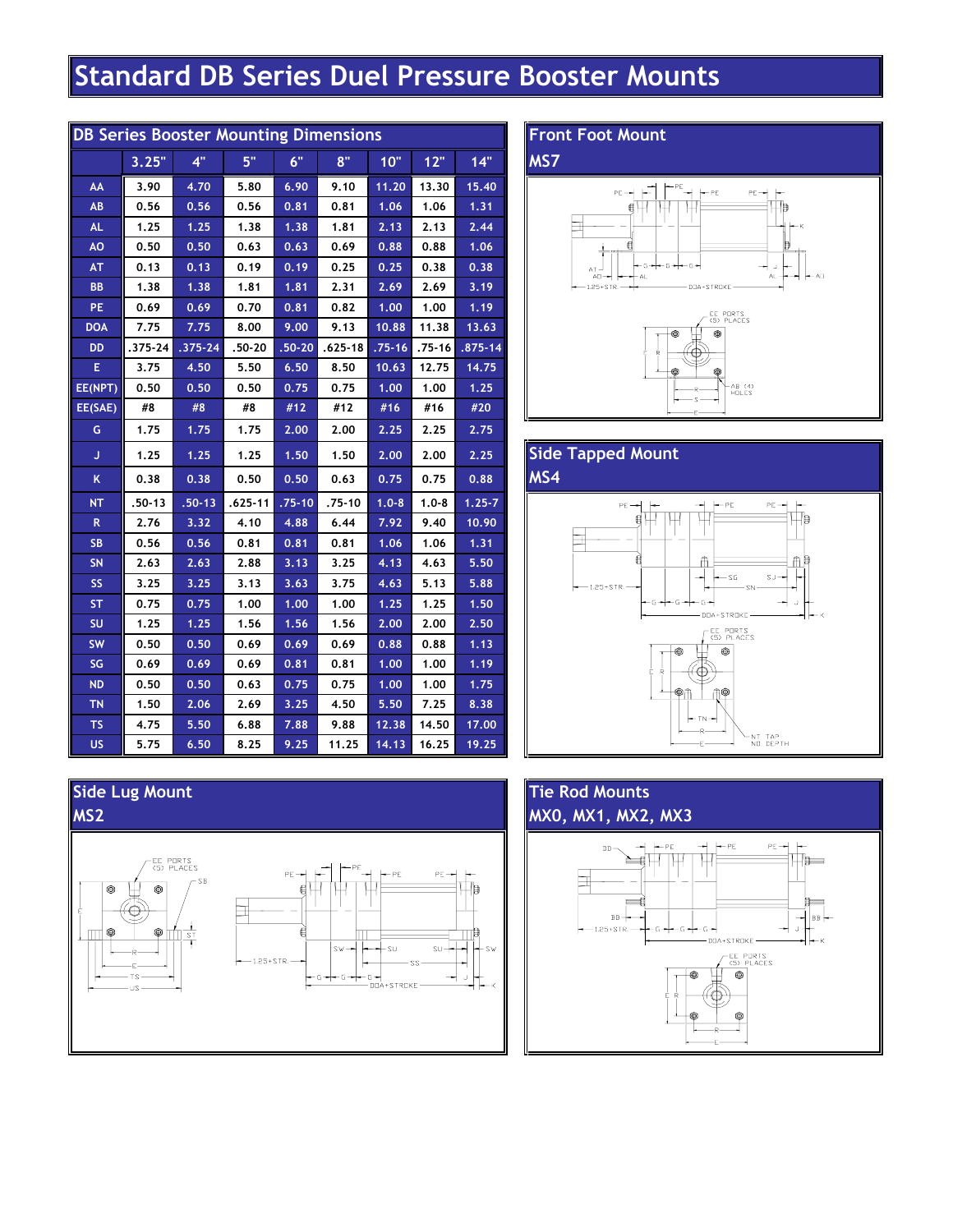# **Standard SB Series Single Pressure Booster Mounts**

| <b>SB Series Booster Mounting Dimensions</b> |            |             |             |            |             |            |            |             |  |  |  |  |
|----------------------------------------------|------------|-------------|-------------|------------|-------------|------------|------------|-------------|--|--|--|--|
|                                              | 3.25"      | 4"          | 5"          | 6"         | 8"          | 10"        | 12"        | 14"         |  |  |  |  |
| AA                                           | 3.90       | 4.70        | 5.80        | 6.90       | 9.10        | 11.20      | 13.30      | 15.40       |  |  |  |  |
| AB                                           | 0.56       | 0.56        | 0.56        | 0.81       | 0.81        | 1.06       | 1.06       | 1.31        |  |  |  |  |
| <b>AL</b>                                    | 1.25       | 1.25        | 1.38        | 1.38       | 1.81        | 2.13       | 2.13       | 2.44        |  |  |  |  |
| AO                                           | 0.50       | 0.50        | 0.63        | 0.63       | 0.69        | 0.88       | 0.88       | 1.06        |  |  |  |  |
| AT                                           | 0.13       | 0.13        | 0.19        | 0.19       | 0.25        | 0.25       | 0.38       | 0.38        |  |  |  |  |
| <b>BB</b>                                    | 1.38       | 1.38        | 1.81        | 1.81       | 2.31        | 2.69       | 2.69       | 3.19        |  |  |  |  |
| PE                                           | 0.69       | 0.69        | 0.70        | 0.81       | 0.82        | 1.00       | 1.00       | 1.19        |  |  |  |  |
| OA                                           | 6.00       | 6.00        | 6.25        | 7.00       | 7.13        | 8.63       | 9.13       | 10.88       |  |  |  |  |
| DD                                           | .375-24    | $.375 - 24$ | .50-20      | $.50 - 20$ | $.625 - 18$ | $.75 - 16$ | $.75 - 16$ | $.875 - 14$ |  |  |  |  |
| Е                                            | 3.75       | 4.50        | 5.50        | 6.50       | 8.50        | 10.63      | 12.75      | 14.75       |  |  |  |  |
| EE(NPT)                                      | 0.50       | 0.50        | 0.50        | 0.75       | 0.75        | 1.00       | 1.00       | 1.25        |  |  |  |  |
| EE(SAE)                                      | #8         | #8          | #8          | #12        | #12         | #16        | #16        | #20         |  |  |  |  |
| G                                            | 1.75       | 1.75        | 1.75        | 2.00       | 2.00        | 2.25       | 2.25       | 2.75        |  |  |  |  |
| J                                            | 1.25       | 1.25        | 1.25        | 1.50       | 1.50        | 2.00       | 2.00       | 2.25        |  |  |  |  |
| Κ                                            | 0.38       | 0.38        | 0.50        | 0.50       | 0.63        | 0.75       | 0.75       | 0.88        |  |  |  |  |
| NΤ                                           | $.50 - 13$ | $.50 - 13$  | $.625 - 11$ | $.75 - 10$ | $.75 - 10$  | $1.0 - 8$  | $1.0 - 8$  | $1.25 - 7$  |  |  |  |  |
| ${\sf R}$                                    | 2.76       | 3.32        | 4.10        | 4.88       | 6.44        | 7.92       | 9.40       | 10.90       |  |  |  |  |
| <b>SB</b>                                    | 0.56       | 0.56        | 0.81        | 0.81       | 0.81        | 1.06       | 1.06       | 1.31        |  |  |  |  |
| <b>SN</b>                                    | 2.63       | 2.63        | 2.88        | 3.13       | 3.25        | 4.13       | 4.63       | 5.50        |  |  |  |  |
| <b>SS</b>                                    | 3.25       | 3.25        | 3.13        | 3.63       | 3.75        | 4.63       | 5.13       | 5.88        |  |  |  |  |
| <b>ST</b>                                    | 0.75       | 0.75        | 1.00        | 1.00       | 1.00        | 1.25       | 1.25       | 1.50        |  |  |  |  |
| <b>SU</b>                                    | 1.25       | 1.25        | 1.56        | 1.56       | 1.56        | 2.00       | 2.00       | 2.50        |  |  |  |  |
| <b>SW</b>                                    | 0.50       | 0.50        | 0.69        | 0.69       | 0.69        | 0.88       | 0.88       | 1.13        |  |  |  |  |
| SG                                           | 0.69       | 0.69        | 0.69        | 0.81       | 0.81        | 1.00       | 1.00       | 1.19        |  |  |  |  |
| <b>ND</b>                                    | 0.50       | 0.50        | 0.63        | 0.75       | 0.75        | 1.00       | 1.00       | 1.75        |  |  |  |  |
| <b>TN</b>                                    | 1.50       | 2.06        | 2.69        | 3.25       | 4.50        | 5.50       | 7.25       | 8.38        |  |  |  |  |
| <b>TS</b>                                    | 4.75       | 5.50        | 6.88        | 7.88       | 9.88        | 12.38      | 14.50      | 17.00       |  |  |  |  |
| <b>US</b>                                    | 5.75       | 6.50        | 8.25        | 9.25       | 11.25       | 14.13      | 16.25      | 19.25       |  |  |  |  |

## **Front Foot Mount**









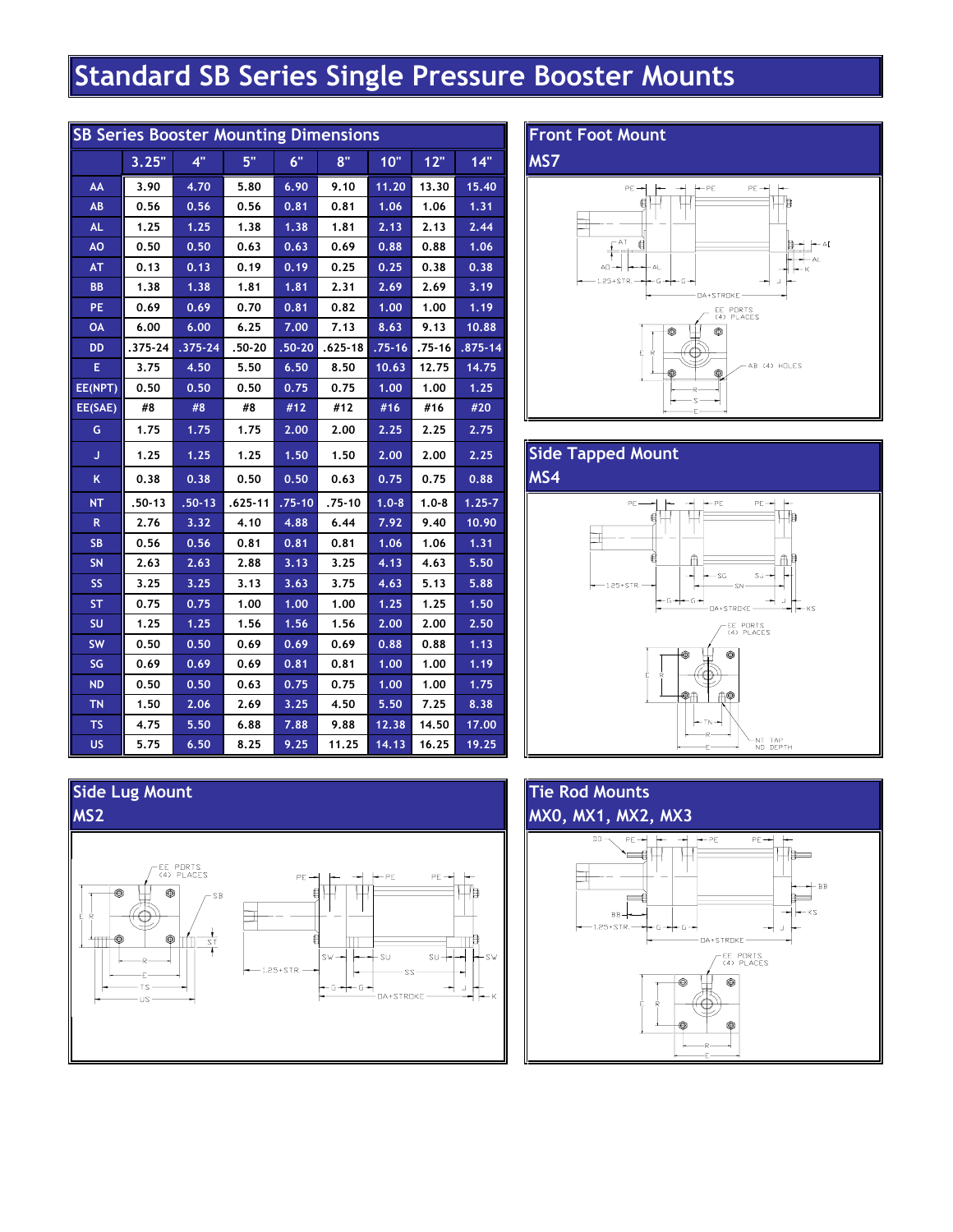# **AOT Series AIR/OIL TANKS**

#### **Tie Rod Mounts MX0, MX1, MX2, MX3** PE PE-DD THREADS  $1.50$ <br>APPROX EE PORTS Ŧ AA DIA.

 $\overline{B}B$ 

#### **Air-Oil Tank Features**

• High strength, solid steel, precision machined end caps with large fill and drain plugs for fast circuit filling

- Steel tubing sealed to each end cap with oring face seals
- Replaceable sight gauge allows you to continuously monitor resevior levels
- Baffle system inside both end caps ensures rapid intake and discharge with minimum churning, foaming or aeration

| <b>ATO Series Air-Oil Tank Mounting Dimensions</b> |                  |       |      |           |                |           |           |           |             |       |         |         |      |      |       |            |
|----------------------------------------------------|------------------|-------|------|-----------|----------------|-----------|-----------|-----------|-------------|-------|---------|---------|------|------|-------|------------|
| <b>Bore Size</b>                                   | <b>Port Area</b> | AA    | AB   | <b>AL</b> | A <sub>O</sub> | <b>AT</b> | <b>BB</b> | <b>PE</b> | <b>DD</b>   | E     | EE(NPT) | EE(SAE) |      | K    | R.    | <b>TOA</b> |
| 3.25                                               | 0.41             | 3.90  | 0.56 | 1.25      | 0.50           | 0.13      | 1.38      | 0.69      | $.375 - 24$ | 3.75  | 0.50    | #8      | 1.25 | 0.38 | 2.76  | 2.50       |
| 4.0                                                | 0.41             | 4.70  | 0.56 | 1.25      | 0.50           | 0.13      | 1.38      | 0.69      | $.375 - 24$ | 4.50  | 0.50    | #8      | 1.25 | 0.38 | 3.32  | 2.50       |
| 5.0                                                | 0.41             | 5.80  | 0.56 | 1.38      | 0.63           | 0.19      | 1.81      | 0.69      | $.50 - 20$  | 5.50  | 0.50    | #8      | 1.25 | 0.50 | 4.10  | 2.50       |
| 6.0                                                | 0.67             | 6.90  | 0.81 | 1.38      | 0.63           | 0.19      | 1.81      | 0.81      | .50-20      | 6.50  | 0.75    | #12     | 1.50 | 0.50 | 4.88  | 3.00       |
| 8.0                                                | 0.67             | 9.10  | 0.81 | 1.81      | 0.69           | 0.25      | 2.31      | 0.81      | $.625 - 18$ | 8.50  | 0.75    | #12     | 1.50 | 0.63 | 6.44  | 3.00       |
| 10.0                                               | 1.05             | 11.20 | 1.06 | 2.13      | 0.88           | 0.25      | 2.69      | 1.00      | $.75 - 16$  | 10.63 | 1.00    | #16     | 2.00 | 0.75 | 7.92  | 4.00       |
| 12.0                                               | 1.05             | 13.30 | 1.06 | 2.13      | 0.88           | 0.38      | 2.69      | 1.00      | .75-16      | 12.75 | 1.00    | #16     | 2.00 | 0.75 | 9.40  | 4.00       |
| 14.0                                               | 1.77             | 15.40 | 1.31 | 2.44      | 1.06           | 0.38      | 3.19      | 1.19      | $.875 - 14$ | 14.75 | 1.25    | #20     | 2.25 | 0.88 | 10.90 | 4.50       |

TOA<br>INTERNAL LENGTH

ВB



#### **Smooth Hydraulic Speed Control**

JIT Air Oil Tanks offer a means of smooth hydraulic speed control of a cylinder from a shop air line source.

#### **Tubing Option**

Tanks are also available with glass wound filament fiberglass tubing. Because it is tranlucent, it provides a 360º visual oil level indication and eliminates the requirement of a sight glass.

#### **Booster & Air-Oil Tank Combination**

When using a booster with an intergal air-oil tank, savings are obtained in space, cost and installation time. Tanks are mounted directly on the booster, using a common end plate and tie-rods. Tanks should be the same bore as the booster. Due to the fact that air-oil tanks must always be used vertically, this combination is limited to a vertically mounted installation.